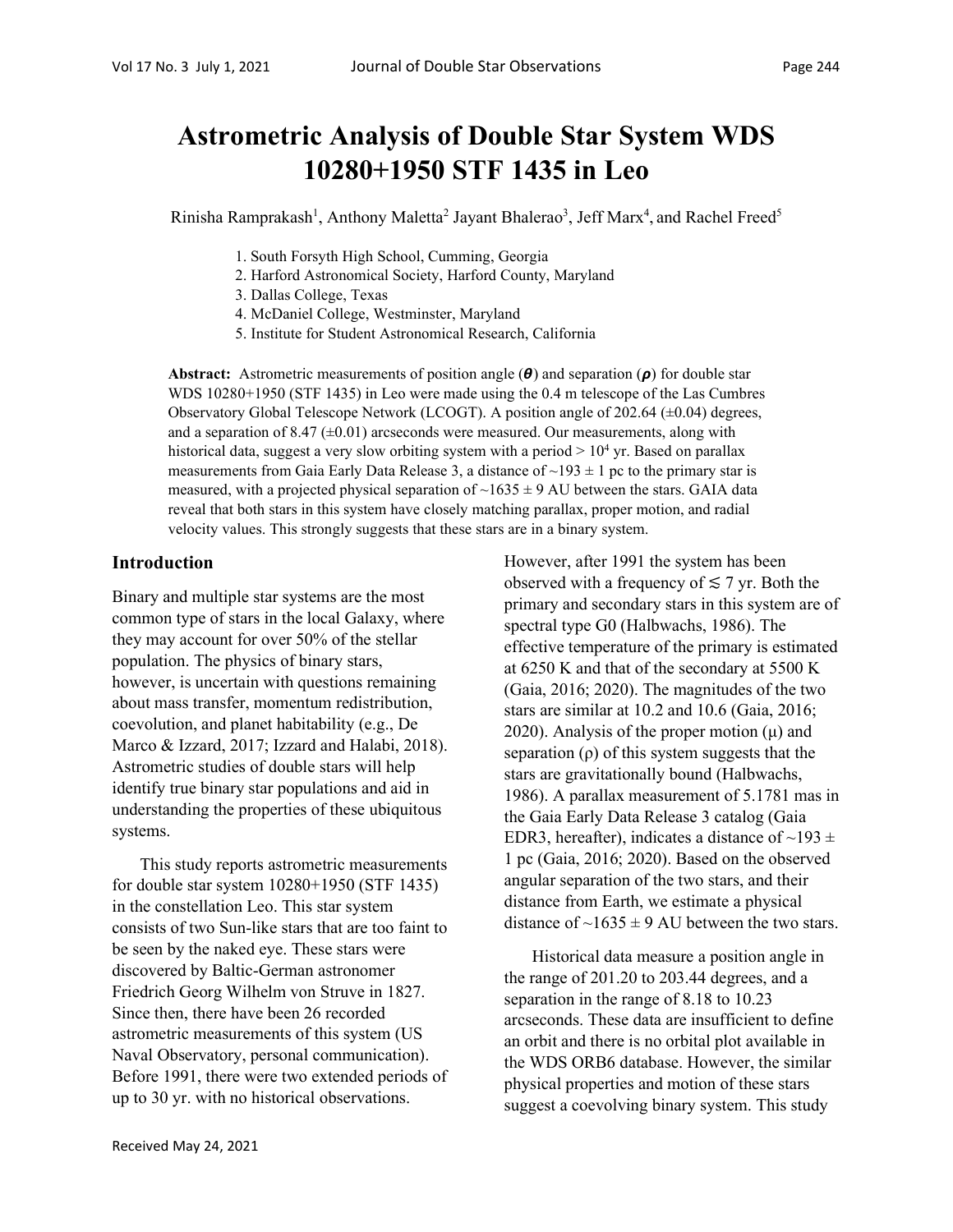provides new astrometric measurements of the position angle and separation for this system using data collected with the 0.4-meter telescope of the Las Cumbres Observatory in Cerro Tololo, Chile (Brown et al., 2013).

# **Equipment and Procedures**

# *Equipment*

The system was observed on March 9, 2021 using the 0.4 m LCOGT robotic telescope with a SBIG STL-6303 CCD camera, utilizing a clear filter. The telescope is a Meade 16-inch RCS mounted on an equatorial mount. The SBIG camera has a field of view of 29.2 x 19.5 arcmin, and a plate scale of 0.571 arcsec per pixel.

# *Procedures*

Ten images of the double-star system were collected with the LCOGT telescope to compensate for variations in atmospheric seeing and electronic noise. These variations would affect the apparent centroid positions of the two stars. Each exposure lasted two seconds and generated a bright, well-resolved image of the stars on the CCD detector. Prior to our analysis, the images went through standard pipeline

processing by LCOGT for subtracting dark frames, flat frames, and bias frames.

The images were analyzed using AstroImageJ (version 3.4.0.25; Collins et al., 2017). The double star measurement tool in AstroImageJ was used to perform automatic centroid analysis and measurements of the position angle  $(\theta)$  and separation  $(\rho)$  between the stars. This tool determines the position angle and separation distance from centroid to centroid of each star by looking at the plot profile of a line transecting both stars. The plate scale of the image was used to convert from pixels to arcseconds. The position angle is measured from North to East. The measurements were repeated on each of the ten images and averaged to account for atmospheric fluctuations and instrumentation noise.

# **Data and Results**

New astrometric measurements and analysis of the double star system WDS 10280+1950 are presented below. Figure 1 shows the star system captured as a well-resolved pair by the 0.4 m LCOGT telescope in Spring 2021. The secondary star is located southwest of the primary at position angle 202.64  $(\pm 0.04)$ degrees.



*Figure 1. LCOGT image of WDS 10280+1950 displayed as measured with AstroImageJ. The primary star is labeled "P," and the secondary star "S." The magenta circles mark the centroids of the two star images, and the magenta text displays our astrometric measurements acquired.*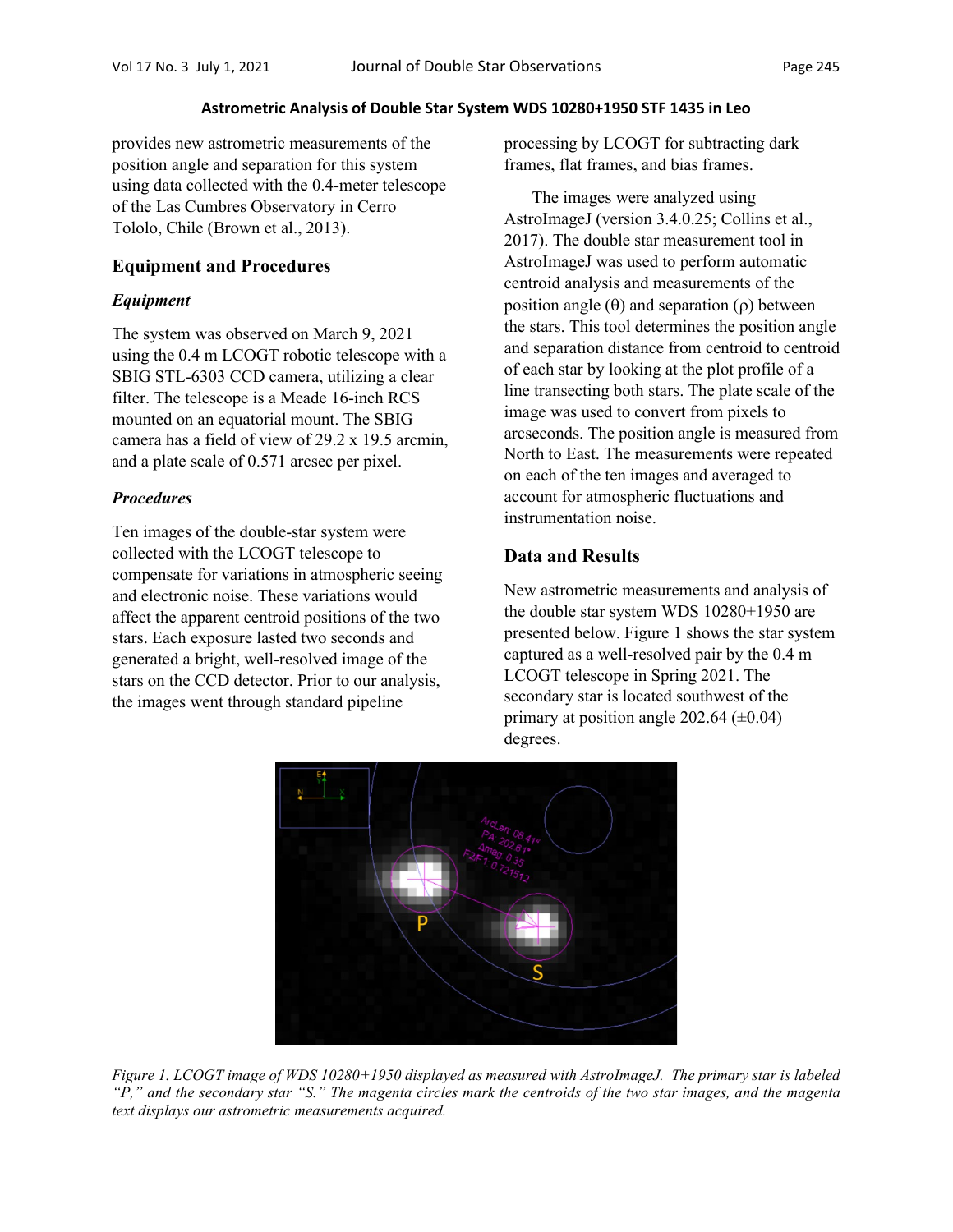Table 1 lists measurements for position angle  $(\theta)$ and separation  $(\rho)$  from ten LCOGT observations performed in this work.

| Position Angle and Separation Measurements for WDS 10280+1950 |                         |                                        |                                 |  |  |  |
|---------------------------------------------------------------|-------------------------|----------------------------------------|---------------------------------|--|--|--|
| Obs.<br>No.                                                   | Image Date and Time     | Position angle<br>$(\theta)$ (degrees) | Separation $(\rho)$<br>(arcsec) |  |  |  |
| 1                                                             | 2021-03-09T03:22:54.993 | 202.69                                 | 8.47                            |  |  |  |
| $\mathfrak{D}$                                                | 2021-03-09T03:23:10.413 | 202.51                                 | 8.51                            |  |  |  |
| 3                                                             | 2021-03-09T03:23:25.832 | 202.66                                 | 8.42                            |  |  |  |
| 4                                                             | 2021-03-09T03:23:42.109 | 202.52                                 | 8.51                            |  |  |  |
| 5                                                             | 2021-03-09T03:23:57.585 | 202.48                                 | 8.41                            |  |  |  |
| 6                                                             | 2021-03-09T03:24:13.712 | 202.76                                 | 8.50                            |  |  |  |
| 7                                                             | 2021-03-09T03:24:29.148 | 202.63                                 | 8.38                            |  |  |  |
| 8                                                             | 2021-03-09T03:24:44.646 | 202.61                                 | 8.52                            |  |  |  |
| 9                                                             | 2021-03-09T03:24:59.930 | 202.93                                 | 8.46                            |  |  |  |
| 10                                                            | 2021-03-09T03:24:59.930 | 202.59                                 | 8.48                            |  |  |  |
| Mean                                                          |                         | 202.64                                 | 8.47                            |  |  |  |
| <b>Standard Deviation</b>                                     |                         | 0.13                                   | 0.05                            |  |  |  |
| Standard Error of the Mean                                    |                         | 0.04                                   | 0.01                            |  |  |  |

*Table 1. Measurements for*  $\theta$  *and*  $\rho$  *from ten LCOGT observations These measurements were made using photometric tools (Howell, 1989) in AstroImageJ.*

Figure 2 plots the historical measurements for WDS 10280+1950 in Cartesian coordinates, with corrections made for Earth's precession (Harshaw, 2020). These data were obtained from Dr. Brian Mason at the United States Naval Observatory.



*Figure 2. All historical data along with the current observation shown together. The current observation is shown as a red x. The primary star is at the origin (0,0). The observation dates for the two outliers are labeled, and the first measurement made by Struve in 1827 is indicated with a black arrow.*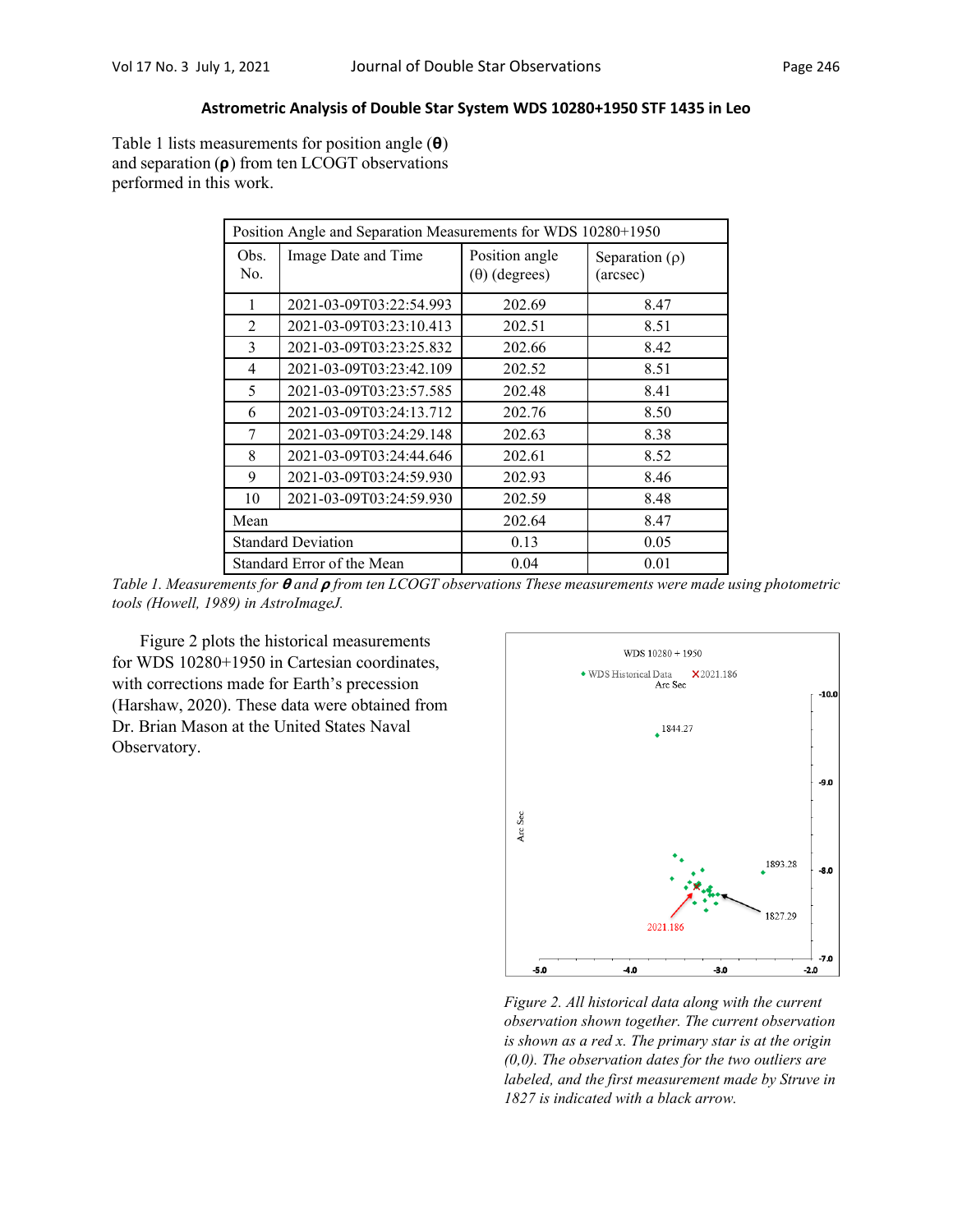#### **Discussion**

This study reports on new astrometric measurements of the double star system WDS 10280+1950. It employs high-quality CCD images obtained with the 0.4 m robotic telescope of the LCOGT. Astrometric analysis was performed using custom tools for double stars built into AstroImageJ. Figure 1 shows the WDS 10280+1950 system as a well-resolved pair with a separation of 8.47  $(\pm 0.01)$  arcseconds. The secondary star appears slightly dimmer based on pixel count and intensity and is located southwest of the primary at position angle 202.64  $(\pm 0.04)$  degrees. These data are consistent with the physical properties of the stars reported in the literature (reviewed in the Introduction).

The measurements in this study are consistent with earlier historical measurements. Of the 27 historical measurements so far, there are only two that appear to be outliers. These are the measurements taken in the years 1844, and 1893 (Figure 2). The remaining 25 data points in Figure 2 are closely clustered, indicating that it is still too early to distinguish any geometrical pattern in the putative orbit of these stars.

Simple calculations using Kepler's third law suggest an orbital period of about  $4 \times 10^4$  yr. These calculations assume a circular orbit, masses of  $1 M<sub>Sun</sub>$  for the primary and secondary (based on their G0 spectral type), and a separation of 1635 AU. Therefore, the data collected for about  $\sim$ 200 yr so far is insufficient to trace the geometry of the orbit. Both stars in this system have similar parallax, proper motion, and radial velocity values as measured in GAIA EDR3 (Table 2). This indicates the stars are in close physical proximity.

Both stars have similar masses, apparent magnitudes, and luminosities. They are thus likely to share similar evolutionary paths on the H-R diagram. Measurements in Gaia EDR3 indicate differences in the effective temperatures and BP-RP color indices of these stars (Table 2). These stars may therefore have different spectral types. Previous statistical analysis based on the proper motion and separation of these stars suggested that they are gravitationally bound (Halbwachs, 1986). Their estimated separation distance of  $\sim$ 1635 AU is also within the expected range of a bound system (Harshaw, 2018). Further studies and more observations will be needed to better constrain the orbital parameters of these stars and answer these open questions.

|           |             |             |                        | Total Proper Motion (PM)           | Radial Velocity      |
|-----------|-------------|-------------|------------------------|------------------------------------|----------------------|
|           |             |             |                        |                                    | (km/s)               |
|           | Effective   | Photometric |                        |                                    |                      |
|           | Temperature | Color Index | Absolute Stellar       |                                    |                      |
| Component | (K)         | (BP-RP)     | Parallax (Plx)         |                                    |                      |
|           |             |             | 5.1781 $(\pm 0.0293)$  | 61.565 ( $\pm$ 0.029, $\pm$ 0.022) | $23.88 \ (\pm 1.41)$ |
| Primary   | 6250        | 0.701613    | $(\pm 0.0293)$         |                                    |                      |
| Secondary | 5500        | 0.732482    | 5.3801 ( $\pm$ 0.0148) | 61.806 ( $\pm$ 0.014, $\pm$ 0.012) | 24.36 $(\pm 0.79)$   |

*Table 2. Gaia EDR3 measurement of parallax and proper motion for the star system WDS 10280 + 1950. The errors are listed in parentheses. The errors for proper motion are listed as error in RA followed by error in Dec.*

### **Conclusion**

The astrometric measurements of the double star system WDS 10280+1950 reported in this study are fully consistent with earlier historical

measurements taken over the last 194 years. The closely clustered data suggest a system with a long period. Estimates using Kepler's third law suggest a period of several tens of thousands of years. Recent GAIA EDR3 data support the close